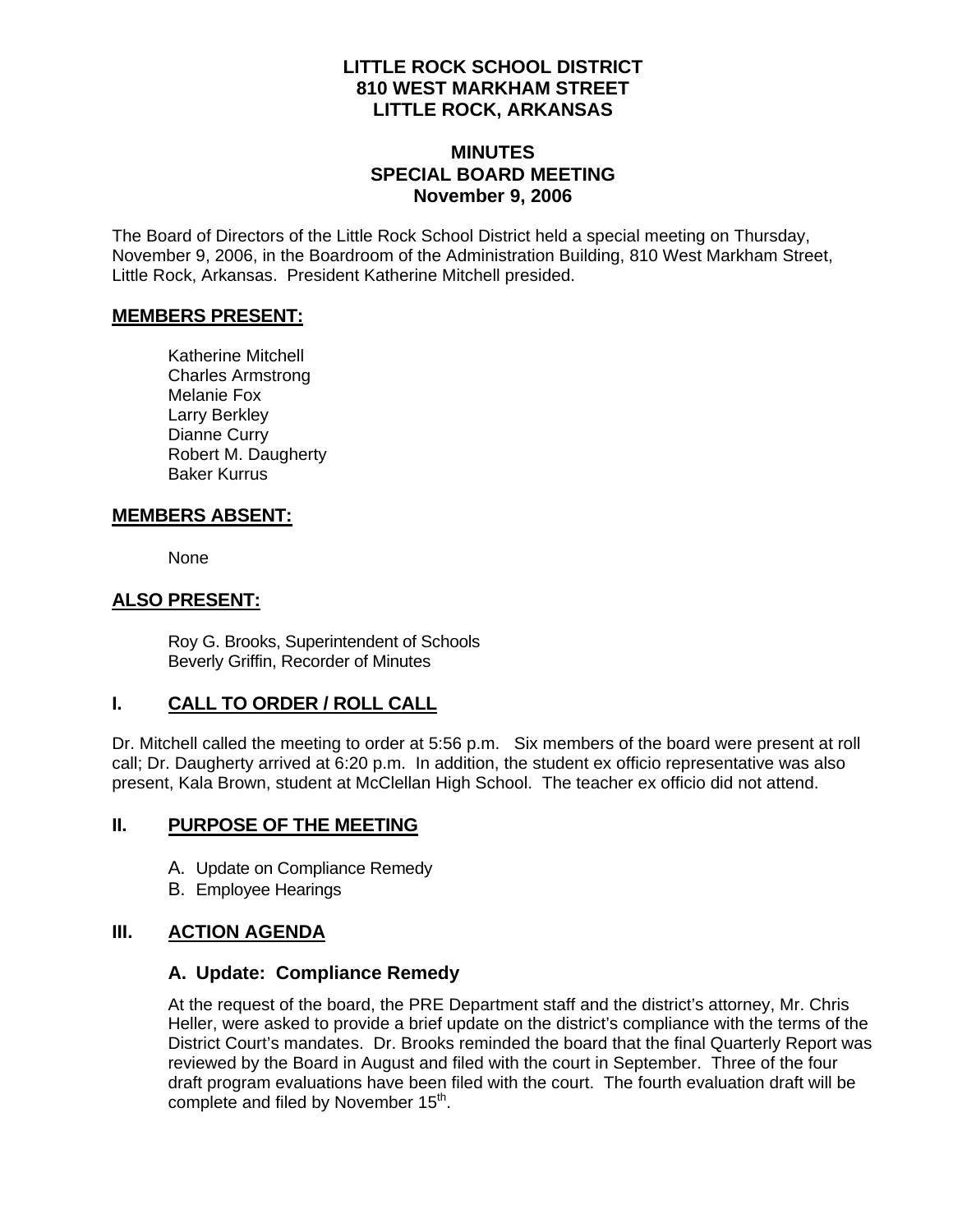Dr. DeJarnette responded to questions regarding a report that she submitted by e-mail to the board and other parties on Friday, November 3, 2006. Dr. DeJarnette summarized some of the concerns included in that report; Mr. Heller provided a response and reported that he had asked for an independent review of the allegations made by Dr. DeJarnette.

Mr. Heller introduced Attorney Steve Quattlebaum who was asked to conduct the independent review. Karen DeJarnette was represented at the board meeting by Attorney John Burnette.

After hearing briefly from Mr. Quattlebaum, the board asked for assurances that the findings of his investigation would be presented directly to the board, unfiltered and unbiased. Mr. Quattlebaum promised a full investigation of the issues presented, and he assured the board that his report would be based on the facts presented and on interviews of district administrators.

The board discussed their desire to hear and accept the report. Mr. Berkley called for a suspension of the rules to consider action on receipt of the report; Ms. Fox seconded the motion and it **carried unanimously**.

Mr. Berkley made a motion to hear the report from the Quattlebaum firm as soon as possible. Mr. Kurrus seconded the motion and it **carried 4-0-2**, with Dr. Mitchell and Mr. Armstrong abstaining. *(Dr. Daugherty had exited the meeting.)* 

Mr. Kurrus asked that the record reflect the board's desire and the district's intent to provide full and complete information to the Office of Desegregation Monitoring and the Joshua Intervenors. He also asked that the district's team of administrators "get together and cooperate in a civil manner."

*The board recessed at 7:30 p.m. and returned at 8:00 p.m. to conduct employee hearings.* 

## **B. Employee Hearings**

Three employee hearings had been scheduled for this meeting; however, one was settled prior to the hearing with the employee agreeing to submit a letter of resignation.

Dr. Brooks reported that *Employee 1* was affected by the district's May 2005 reorganization, with reclassification of her position from a salary grade 51 to salary grade 48. Employee received the "soft landing" pay for one full year, with her adjusted salary becoming effective July 1, 2006. The approximate amount of the difference in salary was \$3,996.00. The employee requested reinstatement to her former salary grade and placement; Dr. Brooks asked for the board to uphold the action of the reorganization, to support reclassification of the position of contract specialist, and to affirm that Employee is properly placed on the district's non-certified pay schedule.

Attorney Khayyam Eddings represented the district; Employee was represented by Attorney Mike Wilson. Darral Paradis, Director of Procurement, was called as a witness. He provided information regarding the 1999-2000 salary study which reviewed all positions in the district. That study recommended downgrading the position of contract / invoice specialist to a grade 41. Employee held that position and was placed at salary grade 51; the position was never downgraded after the 1999-200 salary review.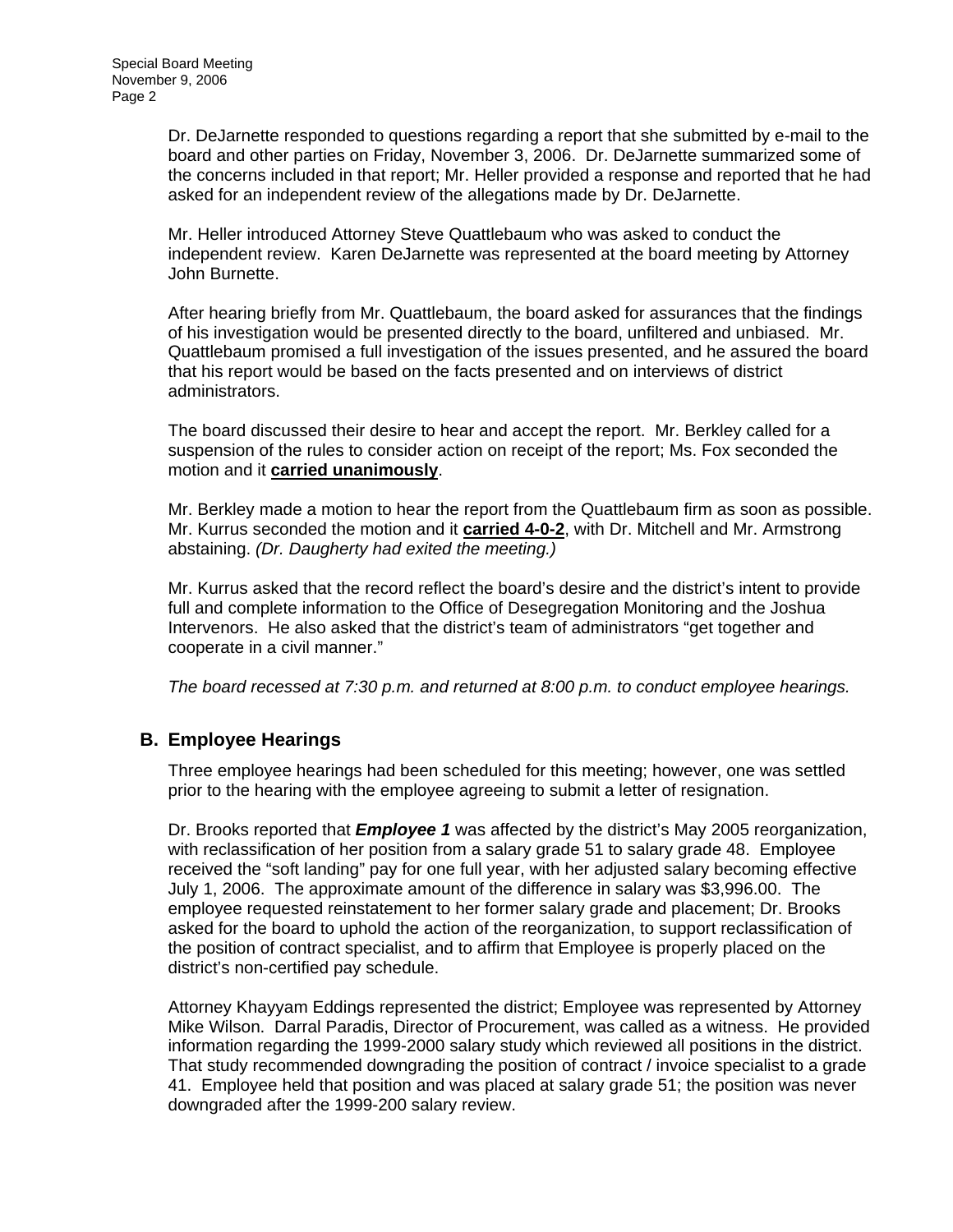Mr. Paradise reported satisfaction with Employee's job performance, but agreed that the current placement at a grade 48 was appropriate for her current responsibilities. He noted that her responsibilities were no greater than others in the Procurement department, and that Employee held no supervisory responsibilities. All other similarly placed employees in that department are placed on the salary schedule at a grade 48 and the salaries in the department are now equitable.

Mr. Wilson questioned Mr. Paradis regarding Employee's performance evaluations and noted that she had consistently rated superior in all areas assessed. On questioning by Mr. Wilson, Employee testified that she had never received written notice regarding her salary reduction, but had been told verbally by Mr. Paradis. Her personnel file contained a copy of a letter sent by certified mail to the correct home address but Employee stated the letter was never delivered. Postal notices in the personnel file indicated that the letter was unclaimed. The employee stated that she had agreed to accept additional responsibilities assigned by Mr. Paradis in order to retain her former salary.

Mr. Eddings closed by reminding the board that the district's transition team made reorganization recommendations that had been approved by the Board. In addition, Employee's supervisor agreed that current placement on the salary schedule was appropriate and commensurate with her levels of responsibility. He asked the board to uphold the administration's recommendation and affirm that the employee is properly placed on the salary schedule.

Mr. Wilson suggested that the district could have settled the issue with mediation instead of a board hearing and he apologized for bringing the action to the board. He stated that the reduction in pay, approximately \$3,900, was significant to the employee and he requested the board's consideration to reverse the decision to reduce her salary.

Board members asked for clarification regarding the testimony and then convened an executive session to deliberate at 8:52 p.m. The board returned at 9:02 and reported that no action was taken in executive session. Mr. Berkley moved to uphold the administration's recommendation; Ms. Fox seconded the motion. The motion **carried 5-0-1**, with Dr. Mitchell abstaining.

Dr. Brooks provided background information regarding the second hearing and reminded the board that a previous hearing had been held, in January 2006, for *Employee #2.* Employee #2 was employed in the Procurement Department as a laborer driver when he was involved in a work-related accident. As required by routine policies and procedures, Employee #2 was drugtested when he was treated at Baptist Medical Center.

At that time, Employee #2 tested positive for marijuana use. He voluntarily submitted to a second screening a few days later which also returned positive results for marijuana use. A copy of the minutes from the Board hearing on January 26, 2006, was provided for the board's review.

The Board's previous action allowed Employee #2 to return to work as a laborer in the procurement department, but without driving privileges. His return to work was based upon a verbal agreement by Employee #2 and his attorney that he would submit to random drug testing as a condition of his return to work.

In early October 2006, Director of Procurement Darral Paradis requested that Employee #2 submit to a drug test. He indicated his desire to return the employee to a position which includes the responsibility of driving a district vehicle. Employee #2 refused to submit for a drug test when requested, and the administration recommended termination of his employment with the District.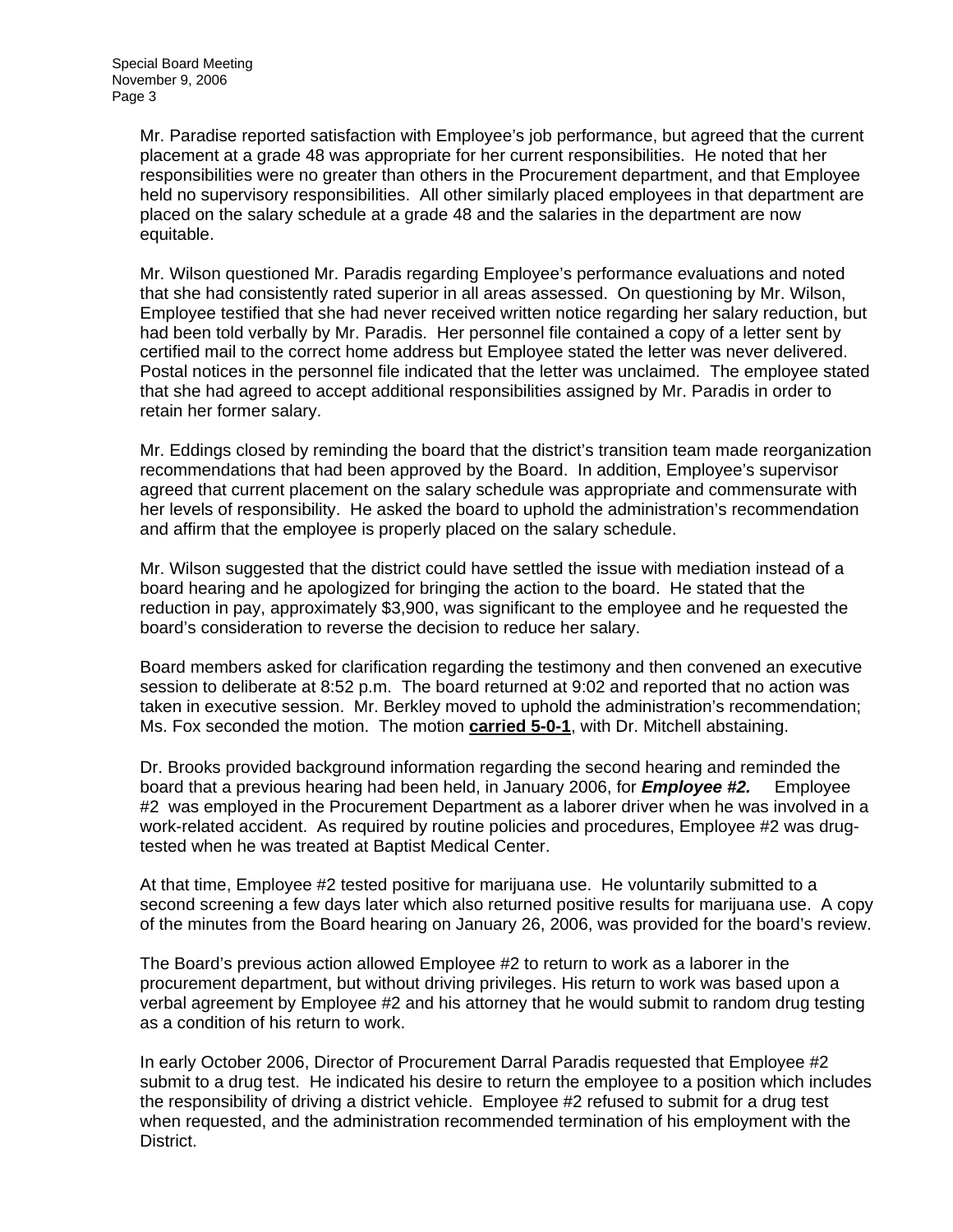The district was represented by Attorney Khayyam Eddings; Employee #2 was represented by Ed Adcock.

When called as a witness, Employee admitted that he had agreed to enter a drug treatment program and to be drug tested. He disagreed that he had offered "random" testing. He agreed that he had refused to submit for a drug test when asked to do so by his supervisor, but stated that he did not feel his return to work should be conditional upon drug testing.

Mr. Adcock addressed the board and stated in defense of the employee that the requested drug test was not precipitated by cause - - that there was no suspicion of use at work and no reason to believe that the employee was not able to perform his job duties. Mr. Adcock agreed that if the employee had consulted him, he would have recommended that he present himself to take the drug test when requested.

Mr. Adcock questioned the employee regarding his reasons for refusing to take the drug test when requested. Employee stated that he felt the reasons for testing him were related to his supervisor's desire to hire another driver - -one who has been working as a temporary employee. He denied using or abusing drugs of any kind.

Mr. Paradis was questioned about his reasons for requesting the drug test. Mr. Paradis stated that the position held by Employee #2 was for a driver / warehouseman and that he was being paid at the salary for that position. He further stated that the work load in the Procurement Department necessitated warehouse workers also be able to drive a truck. He hired the temporary employee to drive because Employee #2 could not drive. He requested the drug test in hopes of a negative test result so that the employee could return to his full job responsibilities as a driver / warehouseman.

The board recessed at 9:28 p.m. for deliberations, and returned at 9:39 p.m. to report that no action had been taken. Mr. Berkley moved to uphold the superintendent's recommendation for termination. Ms. Fox seconded the motion. The **motion failed** on a tie vote, with three in favor of the motion and three abstentions.

Mr. Kurrus made a motion in addition to the vote that a transcript of the oral waiver that was provided in the January 2006 board meeting be made a part of the record of this hearing. Ms. Curry seconded the motion, and it **carried unanimously.**

Mr. Armstrong made a motion to stipulate that the employee agree to a drug test tonight or as soon as possible. His return to work would be conditional upon a negative test; if the test returns a positive result, for marijuana or any other drug, he would be dismissed. Ms. Curry seconded the motion and it **carried unanimously**.

Employee left the hearing with District Security Officers who accompanied him to a medical testing facility for a drug screening. The administration was notified that the results would be available within a few days; the board was informed that they would receive the results once they are submitted to the district's Safety and Security office. A supplemental report will be attached to these minutes once the results are received.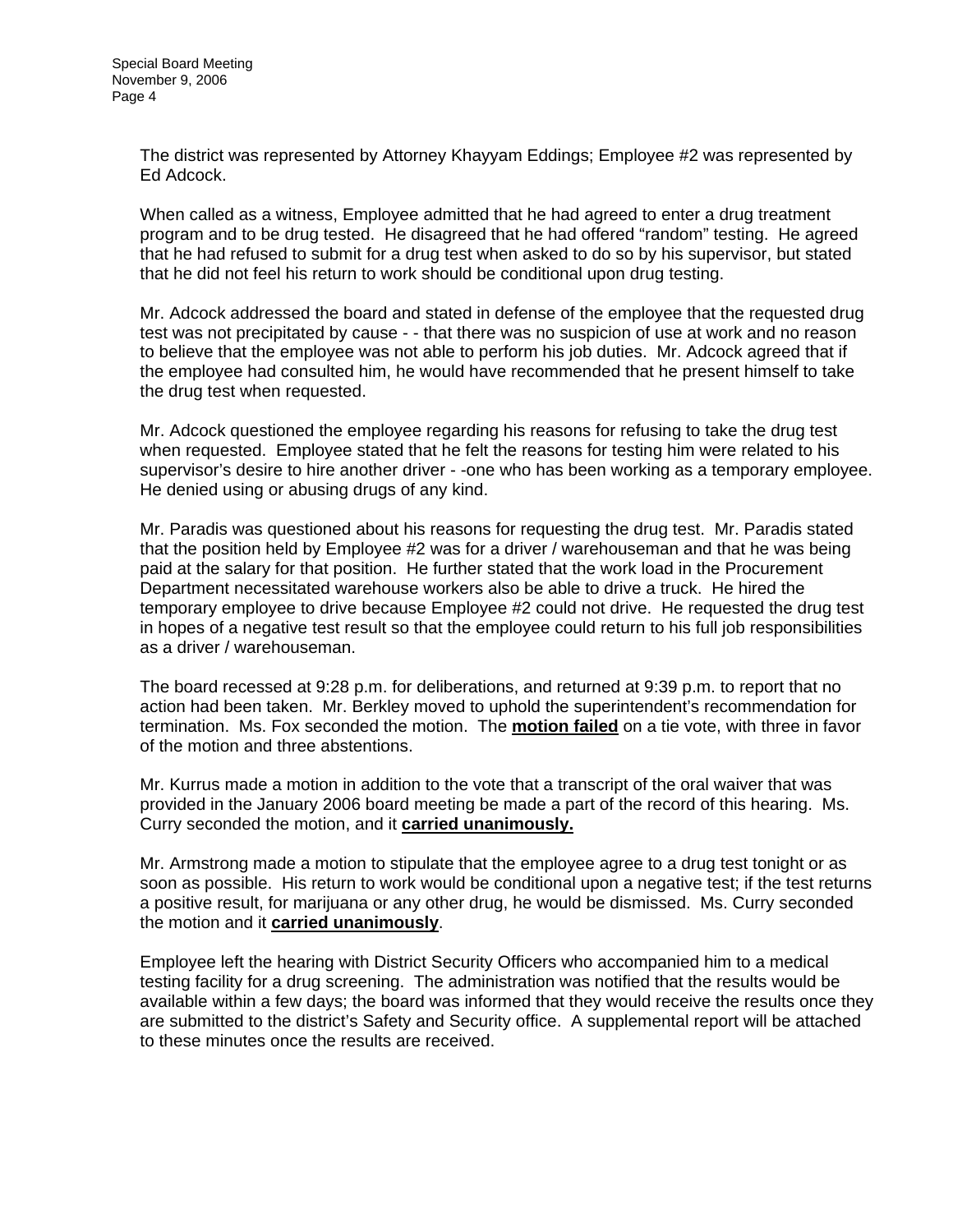Special Board Meeting November 9, 2006 Page 5

### **IV. ADJOURNMENT**

There being no further business before the Board, the meeting adjourned at 9:46 p.m. on a motion by Mr. Kurrus and seconded by Mr. Berkley.

APPROVED: 11-16-06 Criginals Signed by:

 Katherine P. Mitchell, President Melanie Fox, Secretary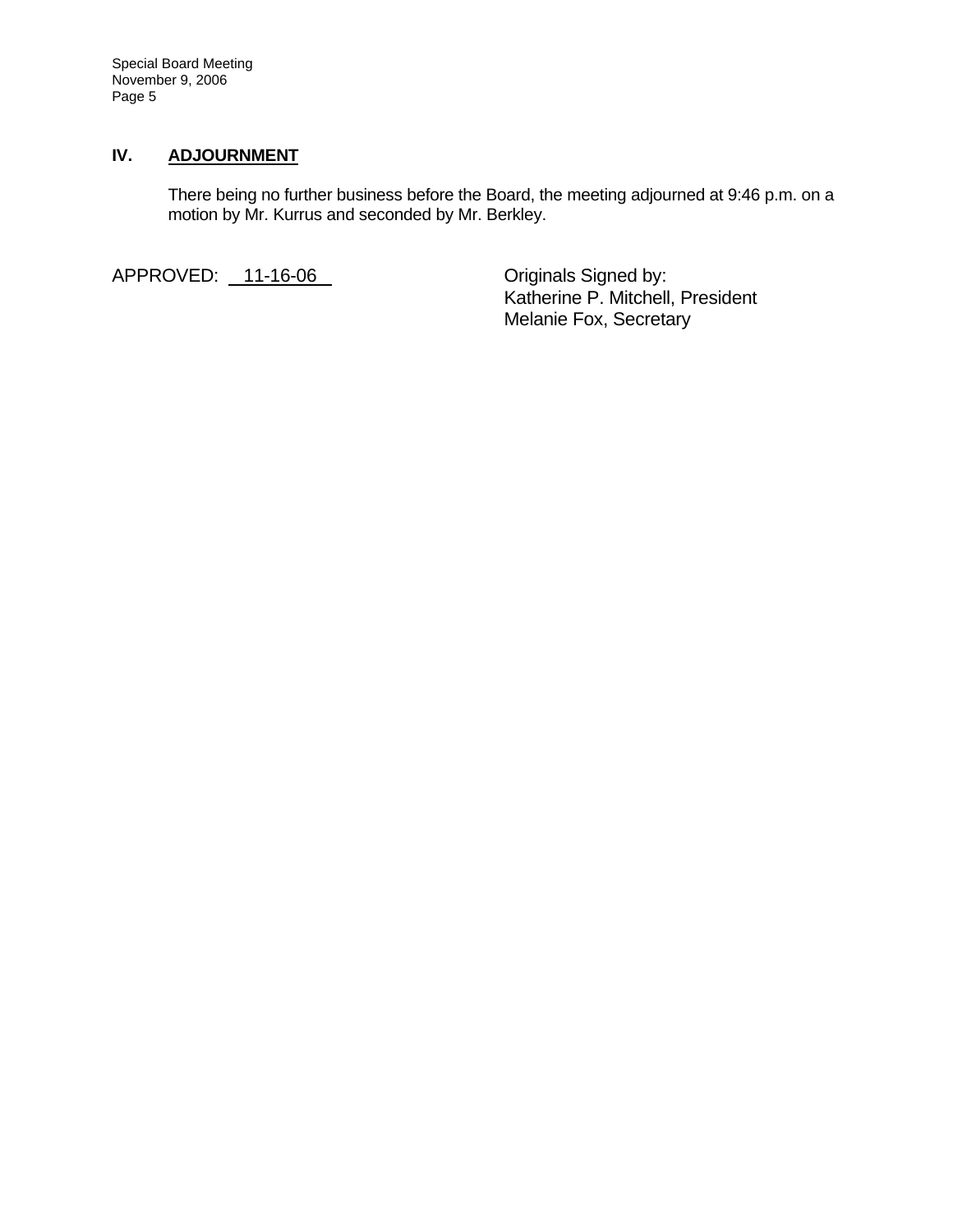## **ADDENDUM**

In compliance with the motion approved as part of these minutes, a verbatim transcript of the waiver provided in a previous hearing for employee is made an attachment to these minutes.

Partial transcript - January 26, 2006 / Conclusion of Employee hearing

TR: Mr. President, I move that we uphold the district's finding of facts that Employee tested positive for marijuana.

KM: Second

(Discussion and clarification among the board members regarding the intent of the motion.)

#### **Motion carried.**

TR: I move to not uphold the administration's recommendation for termination.

KM: Seconded.

Discussion:

BD: This is an observation. You are getting a second chance - - or you may be getting a second chance. You should take heed. This doesn't happen often.

LB: I have a question relating to if we give him a second chance. Can you put an employee in a condition such that random drug testing is legal?

Adcock: We would agree to a regular schedule of drug testing.

LB: That's not the question. I appreciate that but, that's not the question. Is there a status that we can put an employee that random drug testing is legal? He has tested positive for drugs. Mr. Eddings, do you know is there a status we can put an employee in whereby it is legal to do random drug testing?

MD: If he is a probationary employee . . .

Eddings: Random testing is allowed for certain job titles, I don't think we have a policy where you would test all employees.

LB: Not all employees. Can we put this employee in a status whereby random drug testing is legal?

MD: Mr. Berkley, I think that based on our policies, if there is a suspicion of illicit drug use . . .

LB: Based on behavior or based on previous drug testing?

MD: Well, it's reasonable suspicion.

TR: Mr. Adcock, if your client is willing to sign for regular scheduled testing, could he sign for random testing?